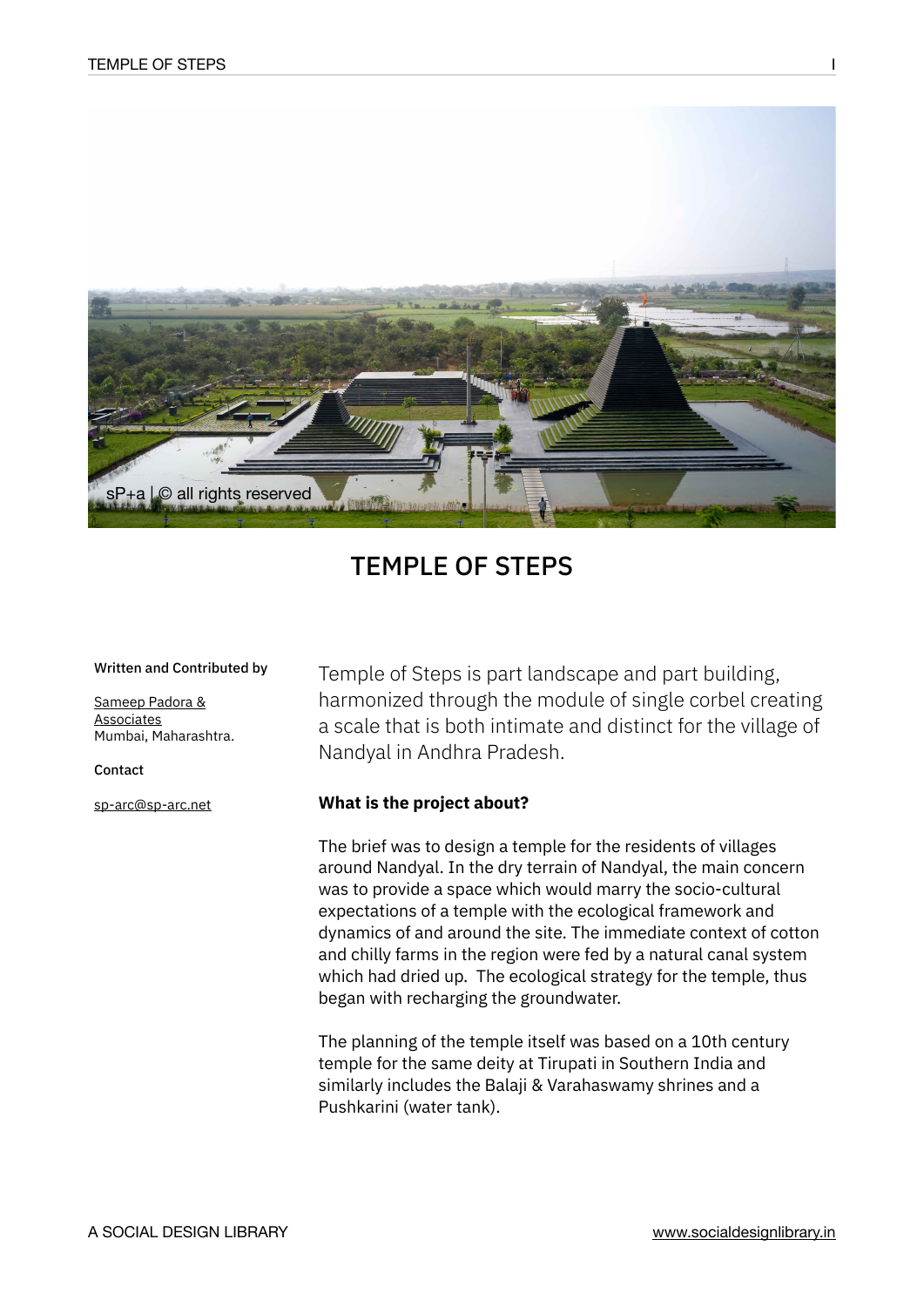The construction process uses locally available black limestone slabs corbelled to form the main body of the temple. The same corbelled profile also incorporates soil and planting in the lower half of the temple body to buffer against the heat and finally this stone corbelling turns into a ghat i.e the steps that access the water.

When STIR spoke with Sameep Padora on the project, he said "Water is the most significant element to the project. We could and did design a temple – but to remediate an ecology now that is something that is beyond the scope of the project and ideally it should not be. We feel we are at a point where, both in terms of ecology and resources, the value of water, and other resources should not be of just metaphorical or sceptical consideration. The more we start looking into all resources and their ecologies we'd be able to create more sensitive environments. Ideally, every project should respect its context, whether it is a temple, house, community centre, school etc. The base program has always been important so that you can investigate and project it to the extent that you do but the layers that you can add creates additional value beyond the fulfilling of the program itself. And we think that is critical, how do you do 'more with less'?"

### **What is the impact?**

The ecological strategy for the temple began with recharging the groundwater. Water overflow from the limestone quarries was led to a low-lying recharge pit or '*kund*': the banks of which was imagined as a social space, in the manner of a traditional *ghat* ; a flight of steps leading down to a waterbody. This negotiation of land and water with steps is a significant part of India's architectural heritage as is seen in the *kunds* (water tanks) within temple precincts. The water infrastructure is able to harvest roughly 1370000 litres of water.